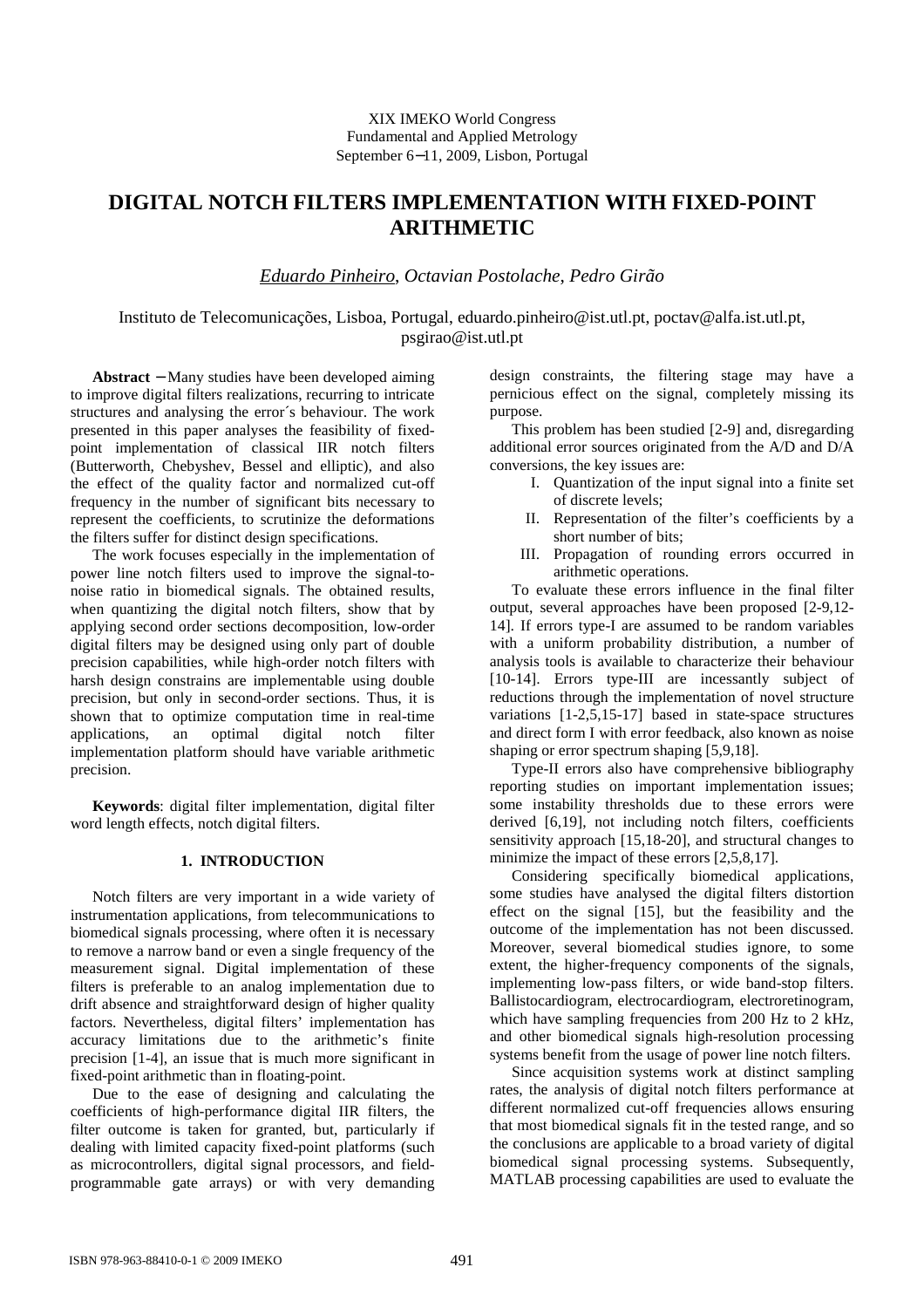fixed-point arithmetic numerical accuracy requirements to realize several types of IIR notch filters, at different design specifications.

#### **2. SECOND ORDER FILTERS**

Using dedicated filter design software, floating-point double precision coefficients were computed for the following filter types: Butterworth, Chebyshev types I and II, and Elliptic. It was considered a normalized notch frequency vector *Ω0* with 9 points per decade spaced from  $10^{-4}$  to 0.3 (totalling 30 points) and a quality factor vector *Q* also with 9 points per decade spaced from 1 to  $10^4$ (totalling 37 points) and filters of even orders from second to tenth were designed.

In view of the fact that the quantization induces pole movement, a stable filter after quantization may become unstable or even if the quantized filter is confirmed to be stable, its outcome may be unacceptable, thus stating that although the poles remain in the interior of the unit circle, the quantization is too coarse and the poles and zeros movement deforms the filter behaviour.

To diminish the poles and zeros wandering one valuable method is the implementation of the filter in second order sections (decomposing an  $N<sup>th</sup>$  order filter in the product of N/2 second order filters), considering that the coefficients' quantization causes minor pole movement than in higher order sections. The impact of this option will also be evaluated.

#### *2.1. Filters' definitions*

The normalized frequency *Ω* is defined as the ratio between the frequency and the Nyquist rate, thus resulting in units of cycles per sample.

The quality factor *Q* is the ratio between *Ω0* and the bandwidth (difference between upper and lower cut-off frequencies  $\Omega_1$  and  $\Omega_2$ ), while the notch frequency  $\Omega_0$ , the centre of the stop band, is the geometric mean of *Ω1* and *Ω2*. Since results should be parameterized as functions of *Ω*<sup>0</sup> and *Q* and filter design algorithms process  $Ω$ <sup>1</sup> and  $Ω$ <sup>2</sup>, (1) was used to obtain *Ω1* and *Ω2* from design specifications in *Ω0* and *Q*.

$$
\left\{\Omega_0 = \sqrt{\Omega_1 \Omega_2} \atop Q = \frac{\Omega_0}{\Omega_2 - \Omega_1}\right\} \Rightarrow \left\{\Omega_2 = \frac{\Omega_0}{2Q} \left(1 + \sqrt{1 + 4Q^2}\right) \atop \Omega_1 = \frac{\Omega_0^2}{\Omega_2}\right\} \tag{1}
$$

The filters were implemented using Direct-Form II, see Fig. 1, of the filter's transfer function  $H(z)$ , represented in (2) for the second order case.

$$
H(z) = \frac{Y(z)}{X(z)} = \frac{b_0 + b_1 z^{-1} + b_2 z^{-2}}{1 + a_1 z^{-1} + a_2 z^{-2}}
$$
 (2)

Stability assessment was made searching for poles of the filter's transfer function,  $H(z)$ , outside the unit circle. The *n* bit fixed-point filter's deviations to the floating point double precision format design (16 decimal digits of precision in calculations, IEEE decimal64 format) [21] was measured making use of it's frequency response

magnitude,  $/H_n$  bit*(jQ)*, root mean square error  $\varepsilon_n$  bit (in  $dB$ ), using  $(3)$ ,

$$
\varepsilon_{n\,bi} = \sqrt{\sum_{\Omega=\Omega_{\text{min}}}\left[ \left| H_{n\,bi} \left( j\Omega \right) \right|_{dB} - \left| H_{f_{\text{load}}}\left( j\Omega \right) \right|_{dB} \right]^2} \tag{3}
$$

where *Ω* is the test-frequency vector,  $H_n_{bit}(jQ)$  and  $H_{float}(j\Omega)$  the transfer functions of both filters.



Fig. 1. Implementation of (2) in Direct-Form II.

It should be noticed that  $\varepsilon_{n \, bit}$  could have been defined in linear units or using the phase or group delay difference, but since the magnitude in dB is the most widely employed method to assess filter response, the parameter  $\varepsilon_n$  bit was chosen to measure directly this dissimilarity in dB. Filter deviations are problematic both in pass and in stop band, since deviations start to manifest in the stop band and afterwards spread to the pass band also, the metric (3) equally weights all frequencies.

#### **3. SECOND ORDER FILTERS RESULTS AND DICUSSION**

#### *3.1. Filters' stability*

Second order band-stop filters of the stated types were implemented using the defined  $Q$  and  $Q_0$  vectors. It was found that, for every filter type, only the 16 bit implementation was stable for all (*Q*,*Ω0*) pairs and that the minimum quality factor to design an unstable filter,  $Q^{u\_min}$ is 40, in the normalized notch frequency,  $Q_0^{u\_min}$  was found  $8 \times 10^{-3}$ .

The  $(Q, \Omega_0)$  pairs that generate unstable filters vary their position according to the number of bits of the implementation but not with the filter type.



Fig. 2. Number of second-order unstable filters for each (*Q*,*Ω<sup>0</sup>* ) pair, in a total of 28 designed per (*Q*,*Ω<sup>0</sup>* ) pair.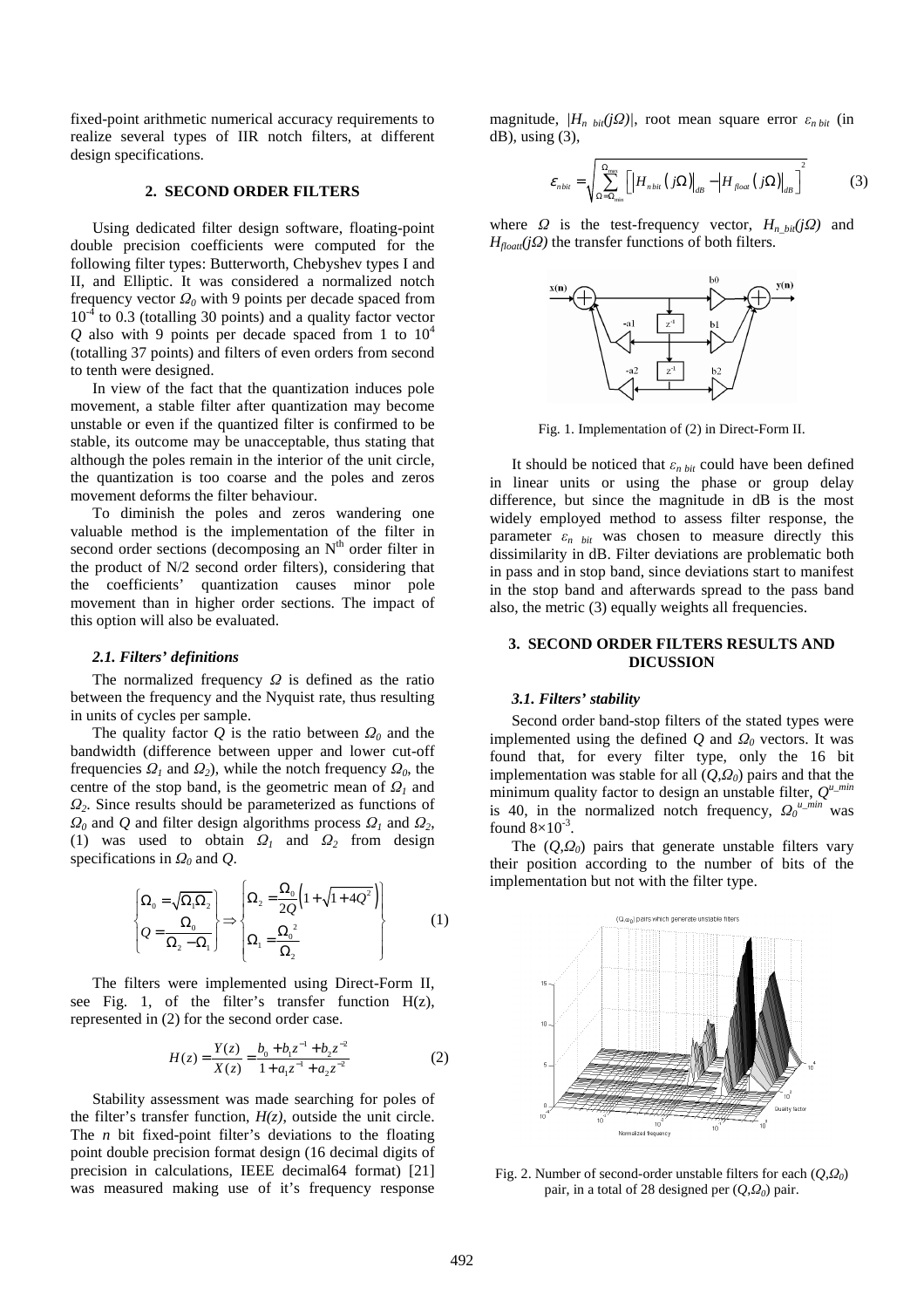Fig. 2 shows the number of unstable filters obtained for each  $(Q, Q_0)$  pair (total of 1110), considering 10 to 16 bits implementations of the four filter types (28 designed per pair).

Regarding power line notch filters implementation in biomedical systems, the range of the normalized notch frequencies where the filter is unstable represents an important drawback because implementations with sampling rates from 2 kHz down to 200 Hz will cross the two main instability peaks found in Fig. 2. Despite this, if quality factors bellow 40 are tolerable, the implementation of 10 to 16 bit fixed-point IIR notch filters is straightforward.

#### *3.2. Filters' deviations*

Second order band-stop filters of the stated types were implemented using the defined *Ω0* and *Q* vectors. The results obtained for *εn bit* in a second-order Butterworth filter, at a fixed *Ω0* of 0.05, thus situated in the more disturbing zone, with *n* from 10 to 16 bits, and variable *Q* are presented in Fig. 3.



Fig. 3. Second-order Butterworth filter  $\varepsilon_{n \, bit}$ , with  $\Omega_0$  of 0.05, *n* from 10 to 16 bits, and 37 points *Q* vector.

Smaller values of the quality factor, namely 1, have the higher differences, which is due to the fact that the floating-point filter fixed-point implementation creates a deeper notch than the small deviation due to the fixedpoint conversion is able to mimic truthfully. If *Q* is above 400, the filters have very small notch frequency attenuation and a small amplitude resonance peak both in fixed and floating-point implementations. For Q values above 1000 this peak vanishes and the filter acts as an all pass filter, having no discrepancy from fixed to floating point. To exemplify this behaviour in Fig. 4 it is plotted the magnitude of the 15 bit Butterworth filter frequency response,  $|H_{15 \text{ bit}}(i\Omega)|_{dB}$ , for variable *Q*.

Butterworth filters are presented as examples in the last two figures, but the other filters have exactly the same characteristics regarding the error and the magnitude

response progress with the quality factor and all others also generate resonance peaks at very high quality factors.



Fig. 4. Magnitude, in dB, of the 14 bit 2<sup>nd</sup> order Butterworth filter,  $|H_{15 \text{ bit}}(j\Omega)|_{dB}$ , with  $\Omega_0$  of 0.05 and the defined *Q* vector.

#### *3.3. Filters' optimization*

In these implementations we searched the minimum coefficient word length that guaranteed stability and the optimal word length, considering the defined accuracy metric. The filter demanding wider coefficients' word lengths to guarantee stability was the elliptic filter, and the Chebyshev type I was the most demanding to minimize error. The coefficients' word length dependency on *Q* and  $Q_0$  in these two cases are shown in Figs. 5 and 6.



Fig. 5*.* Minimum coefficients word length to implement a stable  $\frac{1}{\sqrt{2}}$  second-order elliptic filter for the defined *Q* and  $\Omega_0$  vectors.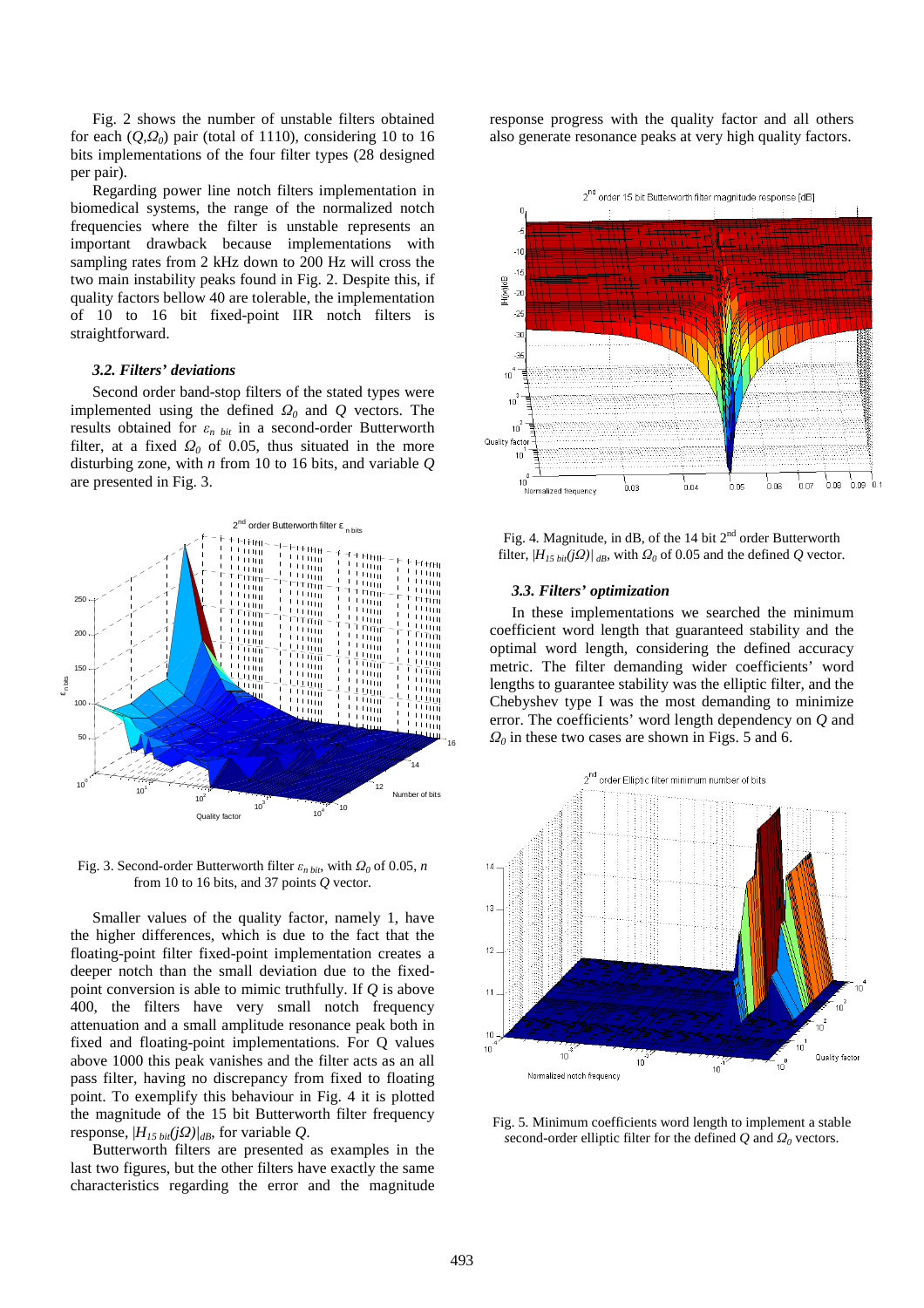

Fig. 6*.* Optimal coefficients' word length to implement a stable *s*econd-order Chebyshev type I filter for the defined *Q* and *Ω<sup>0</sup>* vectors minimizing the norm (3).

# **4. HIGHER ORDER FILTERS RESULTS AND DICUSSION**

Repeating the design procedure,  $4<sup>th</sup>$ ,  $6<sup>th</sup>$ ,  $8<sup>th</sup>$  and  $10<sup>th</sup>$ order filters were implemented in single section and second-order sections. The results regarding filter's stability and quantization effects are subsequently presented.

#### *4.1. Filters' stability*

Regarding the filters' stability, Table 1 presents the number of stable filters designed for each order and each filter type, when using single section (SS) and secondorder sections (SOS) implementations. The maximum coefficients' word length allowed was of 16 bits and the total number of filters for all (*Q*,*Ω0*) pairs is 1110.

Table 1. Number of stable filters of  $4<sup>th</sup>$ ,  $6<sup>th</sup>$ ,  $8<sup>th</sup>$  and  $10<sup>th</sup>$  order.

|       | <b>Type</b>    |     |     |     |            |      |                |      |
|-------|----------------|-----|-----|-----|------------|------|----------------|------|
| Order | SS             |     |     |     | <b>SOS</b> |      |                |      |
|       | в              | C1  | C2  | E   | В          | C1   | C <sub>2</sub> | E    |
| 4     | 134            | 138 | 162 | 133 | 1110       | 1110 | 1110           | 1110 |
| 6     | 16             | 19  | 21  | 16  | 1110       | 1110 | 1110           | 1110 |
| 8     | 6              | 7   | 6   | 4   | 1110       | 1110 | 1110           | 1110 |
| 10    | $\overline{c}$ | 3   | 2   |     | 1110       | 1110 | 1110           | 1105 |

In this table it is visible that for the  $4<sup>th</sup>$  order, the single section implementation is no longer valid, since only 12 to 14.6% of the filters implemented using this structure are stable. For even higher orders few designed filters implementations are characterized by stability.

When decomposing the filter structure into secondorder sections implementation, the rearrangement of the coefficients allows the minimization of deviations from the poles real value in such a way that only five elliptic filters of  $10<sup>th</sup>$  order are unstable.

Other important result is the minimum and the average number of bits required to ensure that the SOS filters are stable for all  $(Q, Q_0)$ . The results are presented in Table 2.

The second-order section filters preserve the behaviour presented in Fig. 2. Only a few tenths of them require more than 10 bits. When increasing the order the requirements of this residual minority also increase, but only 10 bits are needed to almost every filter implementation.

Table 2. Number of bits (average and maximum) to design stable filters for all (*Q*,*Ω<sup>0</sup>* ) pairs.

|       | <b>Type</b>                |                         |                |                                 |    |                                 |                |     |  |
|-------|----------------------------|-------------------------|----------------|---------------------------------|----|---------------------------------|----------------|-----|--|
| Order | Average for all $(O, Q_0)$ |                         |                |                                 |    | Max for all $(Q,\mathcal{Q}_0)$ |                |     |  |
|       | в                          | C <sub>1</sub>          | C <sub>2</sub> | E                               | в  | C1                              | C <sub>2</sub> | E   |  |
| 4     |                            |                         |                | 10.1090 10.1261 10.0919 10.1297 | 14 | 14                              | 14             | 14  |  |
| 6     |                            |                         |                | 10.1270 10.1550 10.1243 10.1667 | 14 | 14                              | 14             | 14  |  |
| 8     |                            |                         |                | 10.1360 10.1721 10.1468 10.2000 | 14 | 15                              | 14             | 16  |  |
| 10    |                            | 10.1505 10.1820 10.1595 |                |                                 | 14 | 15                              | 14             | >16 |  |

#### *4.2. SOS Filters' deviations*

The results of previous section 2.1 indicate the importance of analyzing not only the global (*Q*,*Ω0*) mesh but also the zones with more demanding coefficients' word length to ensure stability. Table 3 summarizes some of the measurements made, representing the average, for *n* from 10 to 16 bits, of the root mean square error to the floating point implementation,  $\varepsilon_n$  bit, defined in (3), for a *Ω0* value of 0.05.

Table 3. Average root mean square deviation, in dB, from the fixed to the floating-point implementation to  $Q_0 = 0.05$ .

| Order | $\varepsilon^{av}(Q, \Omega_0=0.05)$ [dB] |                      |                      |                              |  |  |
|-------|-------------------------------------------|----------------------|----------------------|------------------------------|--|--|
|       | $\epsilon_B^{\phantom{B}av}$              | $\epsilon_{C1}^{av}$ | $\epsilon_{C2}^{av}$ | $\epsilon_E^{\phantom{E}av}$ |  |  |
| 4     | 90                                        | 303                  | 39                   | 254                          |  |  |
| 6     | 111                                       | 193                  | 101                  | 189                          |  |  |
| 8     | 2502                                      | 2500                 | 1105                 | 1124                         |  |  |
| 10    | 1829                                      | 1782                 | 905                  | 1062                         |  |  |

The results obtained for  $\varepsilon_{av}$  at a fixed  $\Omega_0$  of 0.05, thus situated in the most troubling zone, have their minimum in the Chebyshev type II filter, which has minimum deviations in every order. Chebyshev type II deviations to the floating-point implementation are presented in Fig. 7.

#### *4.3. SOS Filters' optimization*

Table 4 summarizes the coefficients' word length, when optimizing this quantity, for each  $(Q, Q_0)$ , to ensure the minimum deviation from the floating-point implementation. It is displayed the average of the coefficients' word length.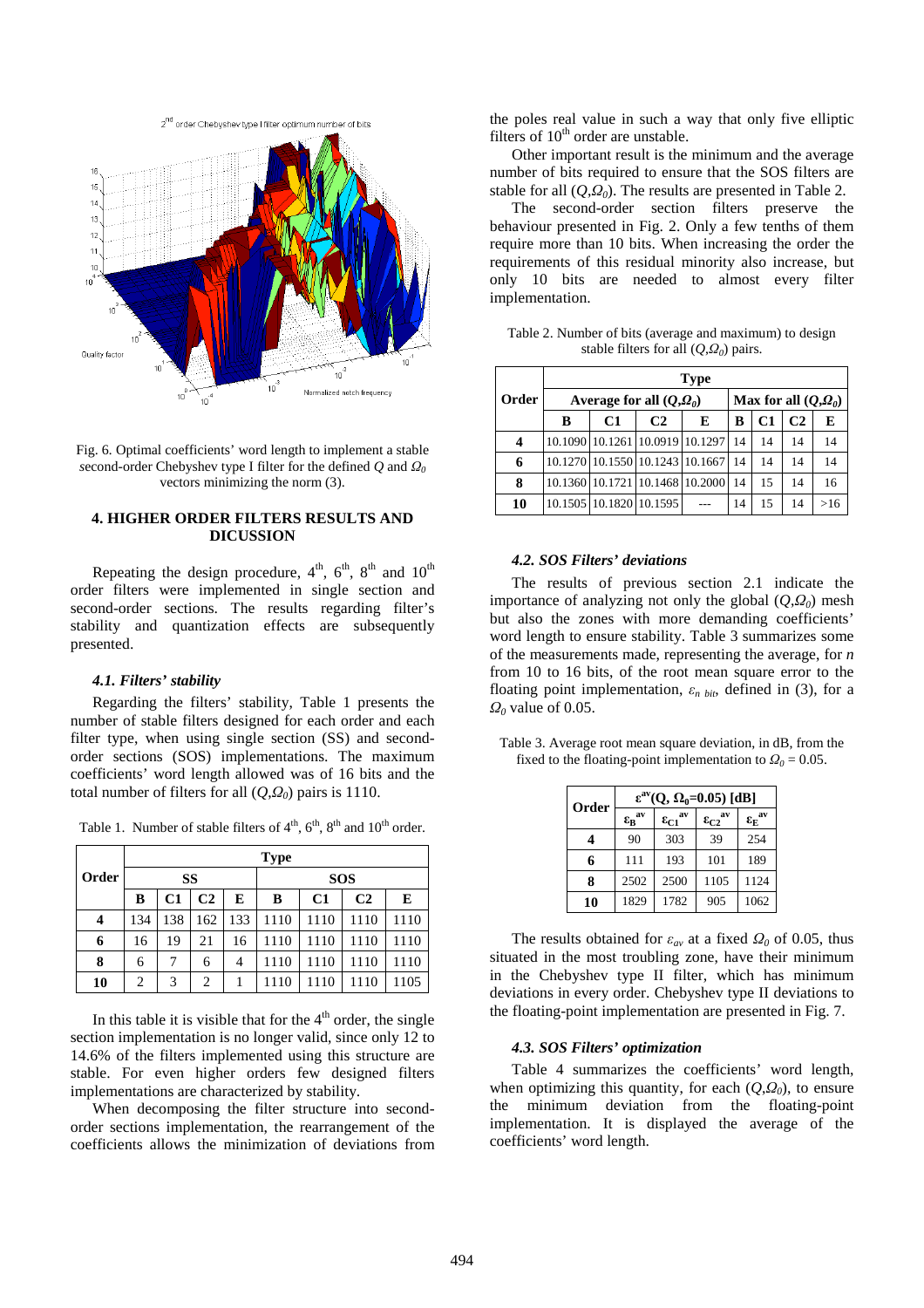

Fig. 7. Higher order Butterworth SOS filters  $\varepsilon_{n \, bin}$ , with  $\Omega_0$  of 0.05, *n* from 10 to 16 bits, and 37 points  $Q$  vector.

Table 4. Number of bits to minimize deviations for all (*Q*,*Ω<sup>0</sup>* ) pairs.

| Order                 | Average for all $(Q, Q_0)$ |                                 |    |   |  |  |  |
|-----------------------|----------------------------|---------------------------------|----|---|--|--|--|
|                       | B                          | C1                              | C2 | Е |  |  |  |
| $\boldsymbol{\Delta}$ |                            | 12.5315 12.7315 12.8568 12.7937 |    |   |  |  |  |
| 6                     |                            | 11.8360 12.0459 11.8613 12.1514 |    |   |  |  |  |
| 8                     |                            | 12.0304 12.0802 11.9108 12.0198 |    |   |  |  |  |
| 10                    |                            | 12.1802 12.2369 12.1477 12.3468 |    |   |  |  |  |

Contrary to what one might *a priori* expect, it is seen that the  $4<sup>th</sup>$  order has the higher average.

The most demanding filter to minimize the error for all (*Q*,*Ω0*) pairs is the 4th order Chebyshev type II filter. The coefficients' word length dependence on *Q* and *Ω0* in these cases is shown in Fig. 8.

# $15$  $\frac{1}{4}$  $13$  $\frac{1}{2}$ Quality factor  $\overline{10}^3$ Normalized notch frequency  $\frac{1}{10}$

order Chebyshev type Il filte

number of bits

Fig. 8*.* Optimal coefficients' word length to implement a stable *s*econd-order Chebyshev type I filter for the defined *Q* and *Ω<sup>0</sup>* vectors minimizing the norm (3).

### with these specifications, when implementing it using fixed-point arithmetic, which has much higher accuracy floating-point implementation.

One important result of our work is that it is forbidden to increase the filter's order above the  $2<sup>nd</sup>$  if the filter is implemented in a single section. However, the order

# **5. CONCLUSIONS**

In the work now reported it was investigated the effect of the design specifications, namely quality factor and normalized cut-off frequency, in the number of significant bits necessary to represent the coefficients of a digital IIR notch filter, and also the deformations the filter suffers